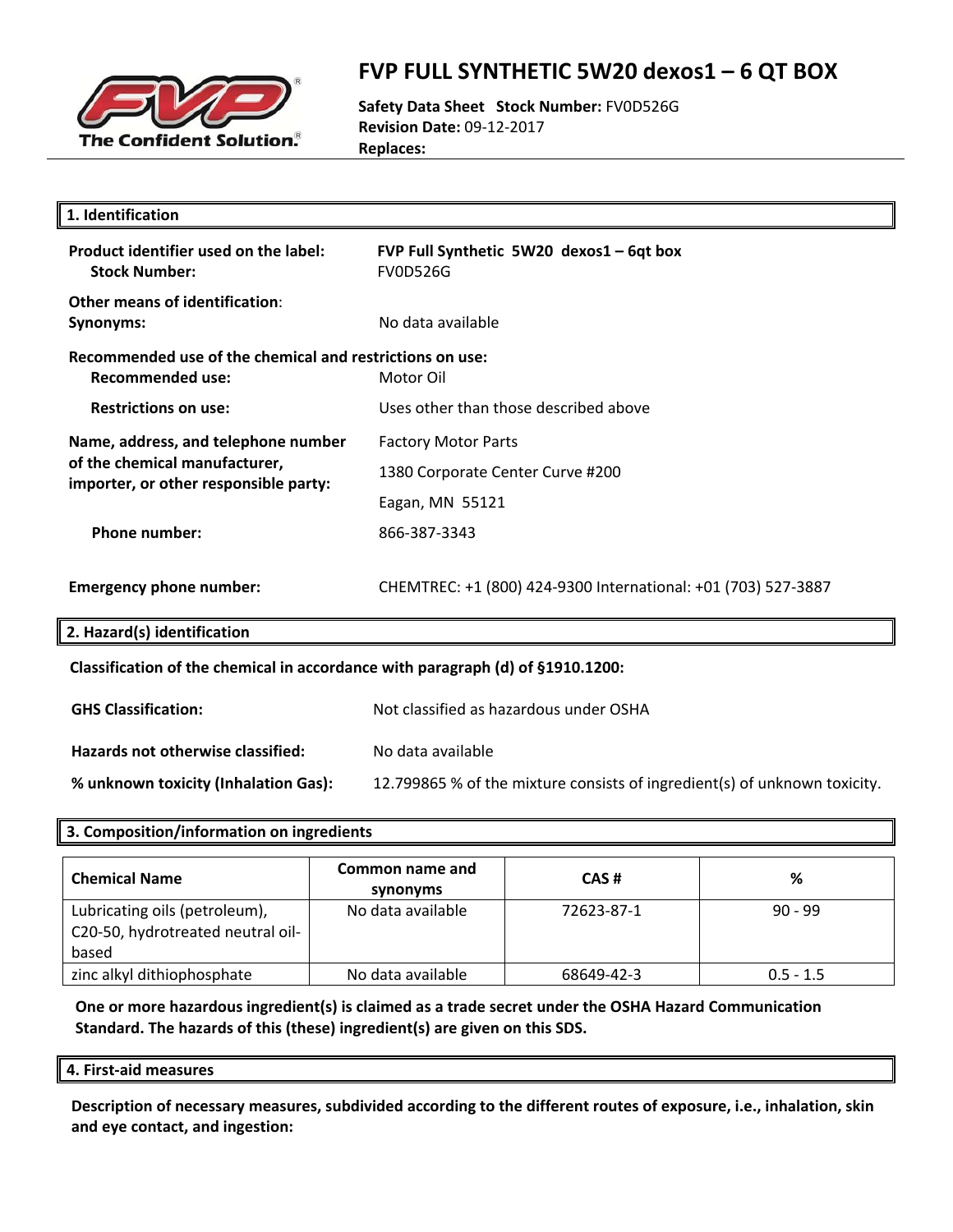**Product identifier used on the label: FVP Full Synthetic 5W20 dexos1 – 6qt box Stock Number:** FV0D526G **Revision Date:** 09‐12‐2017 **Replaces:**

| Inhalation:                                                                                 | Remove to fresh air. If breathing is difficult, have a trained individual<br>administer oxygen.                                                                                                                                             |
|---------------------------------------------------------------------------------------------|---------------------------------------------------------------------------------------------------------------------------------------------------------------------------------------------------------------------------------------------|
| Eye Contact:                                                                                | Use eye wash to remove a chemical from the eye. Flush the affected eye<br>for at least fifteen minutes. Tilt the head to prevent chemical from<br>transferring to the uncontaminated eye. Seek medical attention if<br>irritation persists. |
| <b>Skin Contact:</b>                                                                        | Wash with soap and water. Get medical attention if irritation develops or<br>persists.                                                                                                                                                      |
| Ingestion:                                                                                  | No hazard in normal industrial use. Do not induce vomiting. Seek medical<br>attention if symptoms develop. Provide medical care provider with this<br>SDS.                                                                                  |
| Most important symptoms/effects,<br>acute and delayed:                                      | None Known                                                                                                                                                                                                                                  |
| Indication of immediate medical<br>attention and special treatment<br>needed, if necessary: | No additional first aid information available.                                                                                                                                                                                              |

### **5. Fire‐fighting measures**

### **Suitable (and unsuitable) extinguishing media:**

| Suitable extinguishing media:                                      | Use alcohol resistant foam, carbon dioxide, or dry chemical when fighting<br>fires. Water or foam may cause frothing if liquid is burning but it still may<br>be a useful extinguishing agent if carefully applied to the surface of the<br>fire. Do not direct a stream of water into the hot burning liquid. |
|--------------------------------------------------------------------|----------------------------------------------------------------------------------------------------------------------------------------------------------------------------------------------------------------------------------------------------------------------------------------------------------------|
| Unsuitable extinguishing media:                                    | No data available                                                                                                                                                                                                                                                                                              |
| Specific hazards arising from the<br>chemical:                     | No data available                                                                                                                                                                                                                                                                                              |
| <b>Hazardous combustion products:</b>                              | Carbon dioxide, Carbon monoxide                                                                                                                                                                                                                                                                                |
| Special protective equipment and<br>precautions for fire-fighters: | No data available                                                                                                                                                                                                                                                                                              |

| 6. Accidental release measures |  |
|--------------------------------|--|
|                                |  |

| Personal precautions, protective    | No health affects expected from the clean up of this material if contact |  |
|-------------------------------------|--------------------------------------------------------------------------|--|
| equipment and emergency procedures: | can be avoided. Follow personal protective equipment recommendations     |  |
|                                     | found in Section 8 of this SDS.                                          |  |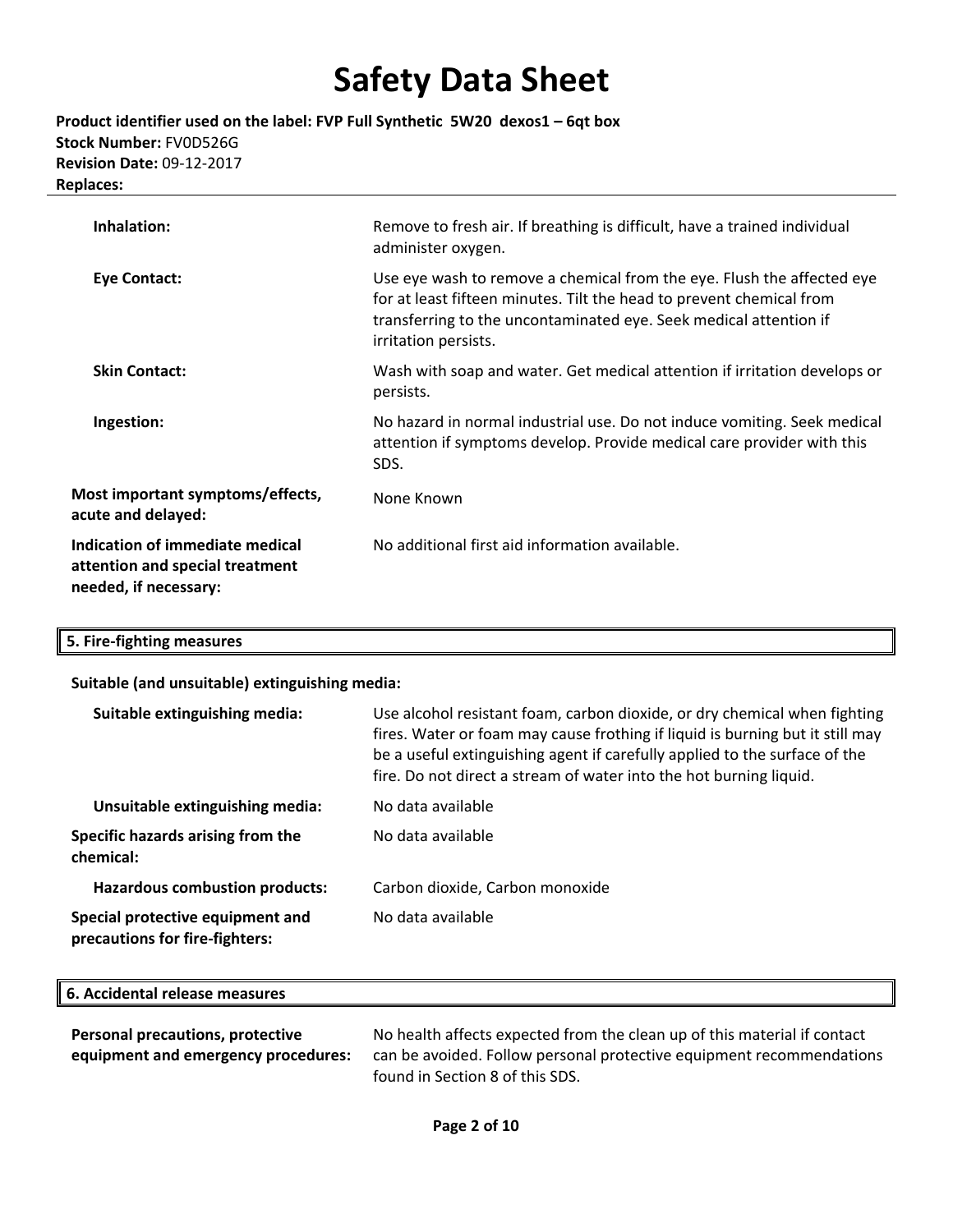**Product identifier used on the label: FVP Full Synthetic 5W20 dexos1 – 6qt box Stock Number:** FV0D526G **Revision Date:** 09‐12‐2017 **Replaces:**

**Methods and materials for containment** Prevent the spread of any spill to minimize harm to human health and **and cleaning up:** the environment if safe to do so. Wear complete and proper personal protective equipment following the recommendation of Section 8 at a minimum. Dike with suitable absorbent material like granulated clay. Dispose of according to Federal, State, Local, or Provincial regulations. Used fluid should be disposed of at a recycling center.

| 7. Handling and storage                                                                      |                                                                           |
|----------------------------------------------------------------------------------------------|---------------------------------------------------------------------------|
| <b>Precautions for safe handling:</b>                                                        | Mildly irritating material. Avoid unnecessary exposure. No data available |
| Conditions for safe storage, including<br>any incompatibilities:<br>Safe storage conditions: | Store in a cool dry place. Isolate from incompatible materials.           |
| <b>Materials to Avoid/Chemical</b><br>Incompatibility:                                       | Strong oxidizing agents                                                   |

**8. Exposure controls/personal protection**

**OSHA permissible exposure limit (PEL), American Conference of Governmental Industrial Hygienists (ACGIH) Threshold Limit Value (TLV), and any other exposure limit used or recommended by the chemical manufacturer, importer, or employer preparing the safety data sheet, where available:**

| <b>Chemical component</b> | <b>OSHA PEL</b> | <b>ACGIH TLV</b> | <b>ACGIH STEL</b> | <b>IDLH</b>       |
|---------------------------|-----------------|------------------|-------------------|-------------------|
| Lubricating oils          | 5 mg/m $3$      | 5 mg/m $3$       | $10 \text{ mg/m}$ | No data available |
| (petroleum), C20-50,      |                 |                  |                   |                   |
| hydrotreated neutral oil- |                 |                  |                   |                   |
| based                     |                 |                  |                   |                   |

**Appropriate engineering controls:** Use local exhaust ventilation or other engineering controls to minimize exposures and maintain operator comfort.

#### **Individual protection measures, such as personal protective equipment:**

| <b>Respiratory Protection:</b> | Respiratory protection may be required to avoid overexposure when<br>handling this product. General or local exhaust ventilation is the<br>preferred means of protection. Use a respirator if general room<br>ventilation is not available or sufficient to eliminate symptoms. None<br>required where adequate ventilation is provided. If airborne<br>concentrations are above the applicable exposure limits, use<br>NIOSH/MSHA approved respiratory protection. |  |
|--------------------------------|---------------------------------------------------------------------------------------------------------------------------------------------------------------------------------------------------------------------------------------------------------------------------------------------------------------------------------------------------------------------------------------------------------------------------------------------------------------------|--|
| <b>Respirator Type(s):</b>     | None required where adequate ventilation is provided. If airborne<br>concentrations are above the applicable exposure limits, use                                                                                                                                                                                                                                                                                                                                   |  |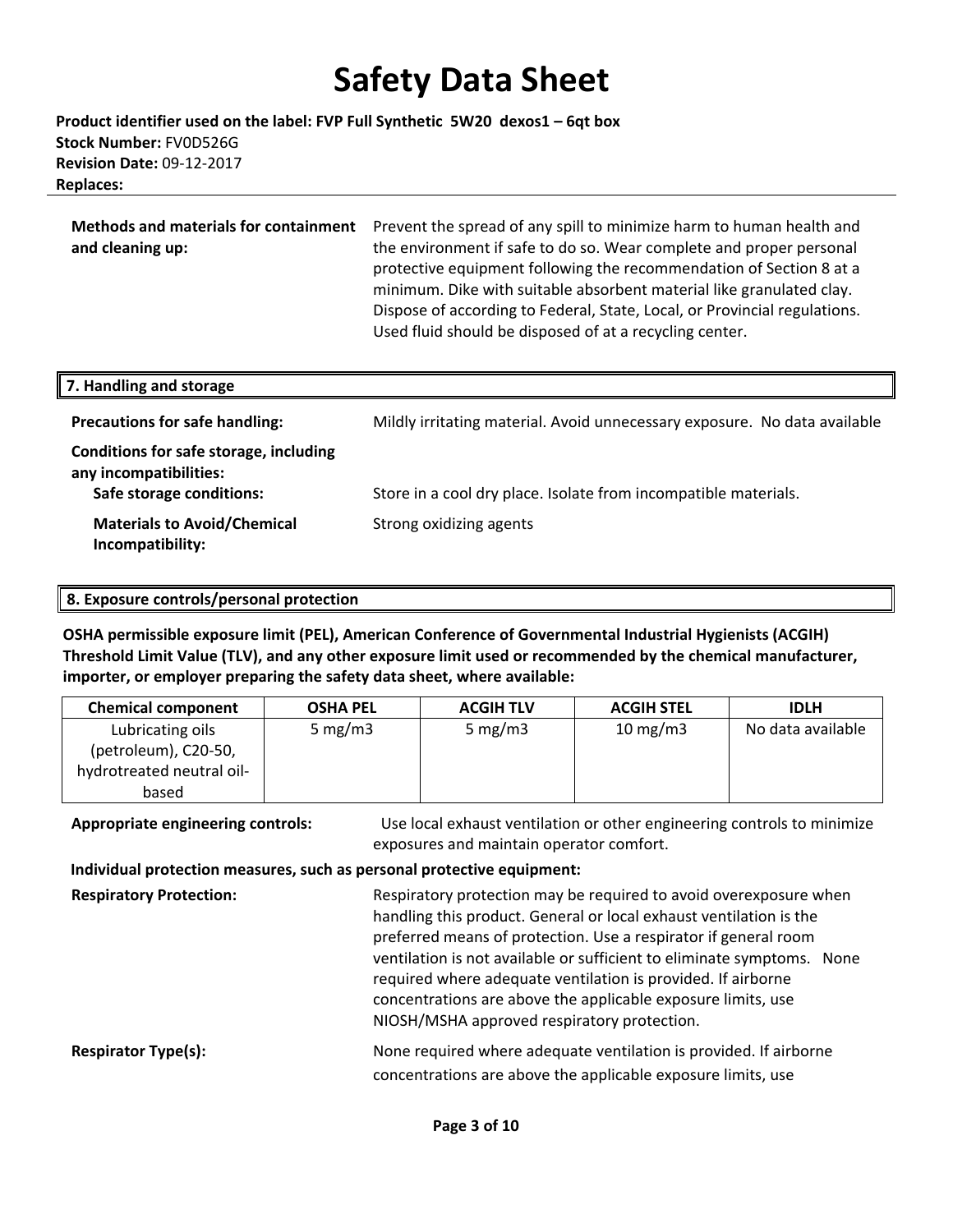**Product identifier used on the label: FVP Full Synthetic 5W20 dexos1 – 6qt box Stock Number:** FV0D526G **Revision Date:** 09‐12‐2017 **Replaces:**

|                                    | NIOSH/MSHA approved respiratory protection.                                                                                                                                                                        |
|------------------------------------|--------------------------------------------------------------------------------------------------------------------------------------------------------------------------------------------------------------------|
| Eye protection:                    | No special requirements under normal industrial use.                                                                                                                                                               |
| Skin protection:                   | Where use can result in skin contact, practice good personal hygiene and<br>wear impervious gloves. Wash hands and other exposed areas with mild<br>soap and water before eating, drinking, and when leaving work. |
| Gloves:                            | <b>Nitrile</b>                                                                                                                                                                                                     |
| <b>General hygiene conditions:</b> | No data available                                                                                                                                                                                                  |

#### **9. Physical and chemical properties**

| Appearance (physical state, color etc.):          |                   |
|---------------------------------------------------|-------------------|
| <b>Physical state:</b>                            | Liquid            |
| Color:                                            | <b>Brown</b>      |
| Odor:                                             | Mild              |
| <b>Odor Threshold:</b>                            | Not determined    |
| pH:                                               | No data available |
| <b>Melting point/freezing point:</b>              |                   |
| <b>Melting Point:</b>                             | No data available |
| Freezing point:                                   | No data available |
| Initial boiling point and boiling range<br>(°C):  | 150               |
| Flash Point (°C):                                 | 220               |
| <b>Evaporation Rate:</b>                          | No data available |
| Flammability (solid, gas):                        | No data available |
| Upper/lower flammability or explosive<br>limits:  |                   |
| <b>Upper flammability or explosive</b><br>limits: | Not established   |
| Lower flammability or explosive<br>limits:        | Not established   |
| <b>Vapor pressure:</b>                            | No data available |
| Vapor density:                                    | No data available |
| <b>Relative density:</b>                          | 0.85              |
| Solubility(ies):                                  | Negligible; 0-1%  |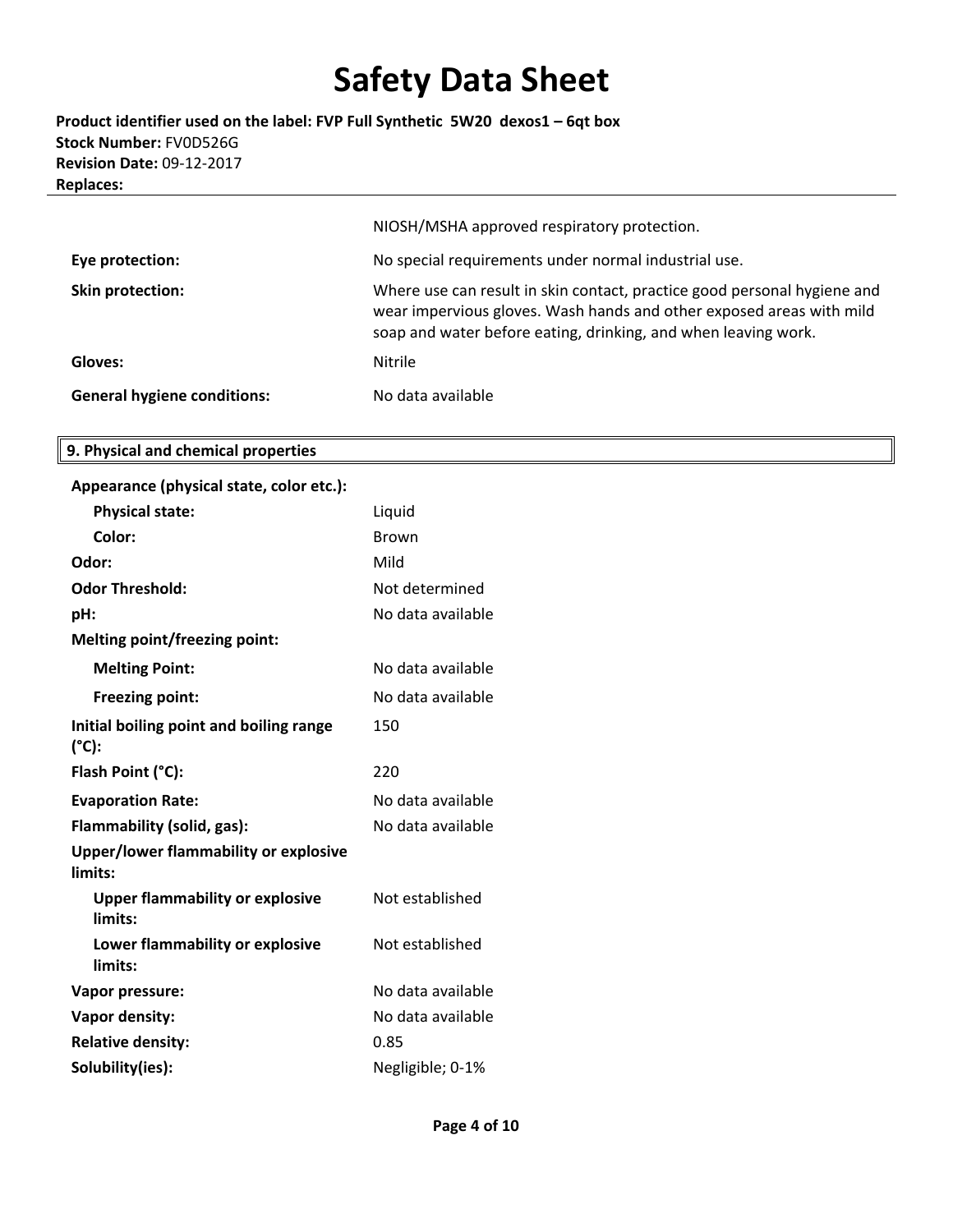**Product identifier used on the label: FVP Full Synthetic 5W20 dexos1 – 6qt box Stock Number:** FV0D526G **Revision Date:** 09‐12‐2017 **Replaces:**

| Partition coefficient: n-octanol/water: | 3.9               |
|-----------------------------------------|-------------------|
| <b>Auto-ignition temperature:</b>       | No data available |
| <b>Decomposition Temperature:</b>       | Not determined    |
| <b>Viscosity:</b>                       | 47.65 cSt @ 40°C  |
| <b>Volatile organic compound (VOC)</b>  | 0.000000          |
| content and percentage of volatiles:    |                   |

| 10. Stability and reactivity                                          |                                                                                                                                                                                                                                                    |
|-----------------------------------------------------------------------|----------------------------------------------------------------------------------------------------------------------------------------------------------------------------------------------------------------------------------------------------|
| <b>Reactivity:</b>                                                    |                                                                                                                                                                                                                                                    |
| <b>Chemical stability:</b>                                            | Stable under normal conditions.                                                                                                                                                                                                                    |
| <b>Possibility of hazardous reactions:</b>                            | None expected under standard conditions of storage.                                                                                                                                                                                                |
| Conditions to avoid (e.g., static<br>discharge, shock, or vibration): | Temperatures above the high flash point of this combustible material in<br>combination with sparks, open flames, or other sources of ignition.                                                                                                     |
| Incompatible materials:                                               | Strong oxidizing agents                                                                                                                                                                                                                            |
| <b>Hazardous decomposition products:</b>                              | Carbon monoxide, sulfur oxides, aldehydes, and other petroleum<br>decomposition products in the case of incomplete combustion. Oxides of<br>nitrogen, phosphorus, calcium, copper, magnesium, sodium, and<br>hydrogen sulfide may also be present. |

#### **11. Toxicological information**

|                                                                                                   | Description of the various toxicological (health) effects and the available data used to identify those effects:                                                                                           |
|---------------------------------------------------------------------------------------------------|------------------------------------------------------------------------------------------------------------------------------------------------------------------------------------------------------------|
| Information on the likely routes of<br>exposure (inhalation, ingestion, skin<br>and eye contact): | No data available                                                                                                                                                                                          |
| Symptoms related to the physical,<br>chemical and toxicological<br>characteristics:               | None Known                                                                                                                                                                                                 |
|                                                                                                   | Delayed and immediate effects and also chronic effects from short- and long-term exposure:                                                                                                                 |
| <b>Ingestion Toxicity:</b>                                                                        | Although this product has a low order of acute oral toxicity, aspiration of<br>minute amounts into the lungs during ingestion or vomiting may cause<br>mild to severe pulmonary injury and possibly death. |
| <b>Skin Contact:</b>                                                                              | This material is likely to be slightly irritating to skin based on animal<br>data. Can cause minor skin irritation, defatting, and dermatitis.                                                             |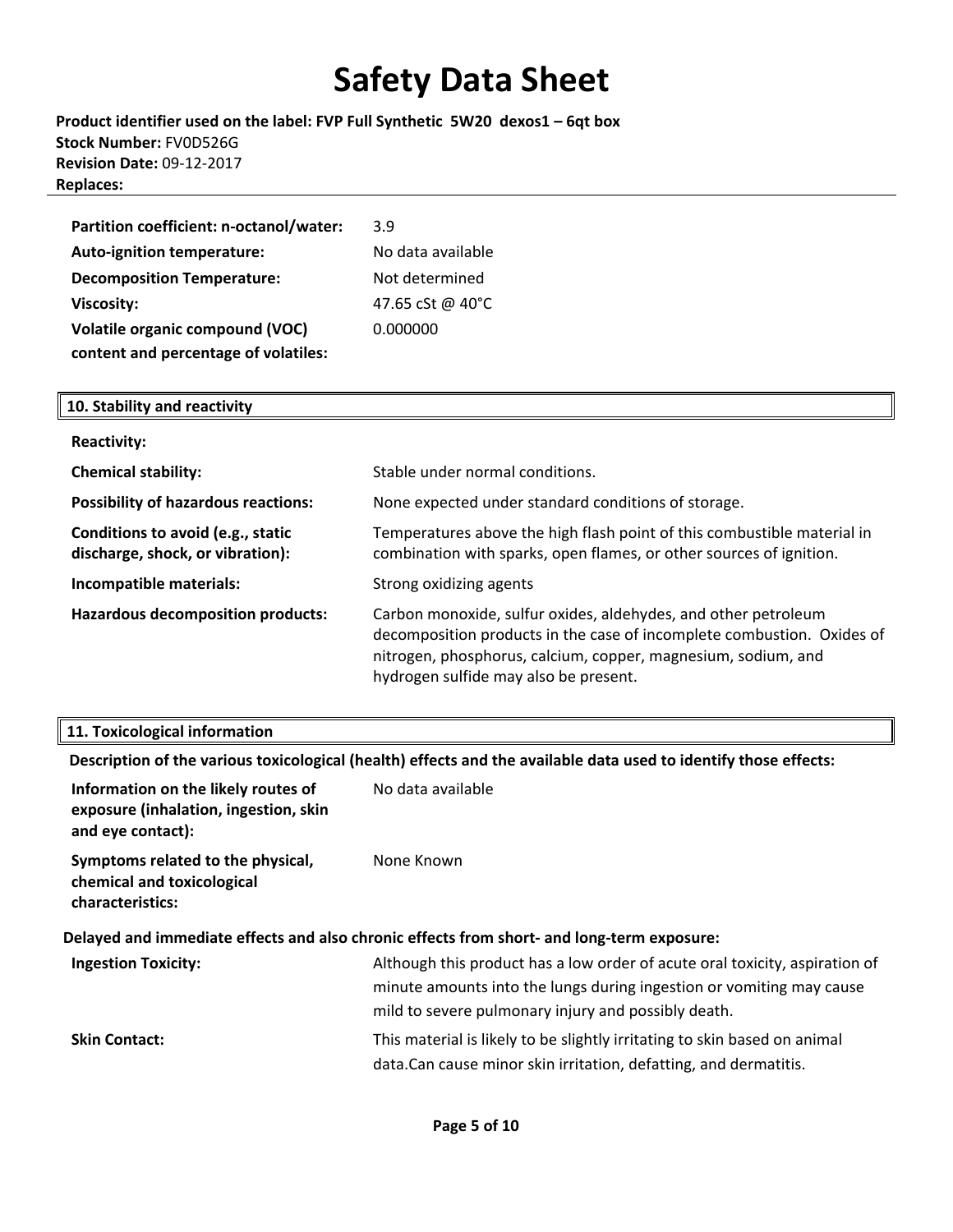**Product identifier used on the label: FVP Full Synthetic 5W20 dexos1 – 6qt box Stock Number:** FV0D526G **Revision Date:** 09‐12‐2017 **Replaces:**

| Absorption:                    | Likely to be practically non-toxic based on animal data.                                                                                                                       |
|--------------------------------|--------------------------------------------------------------------------------------------------------------------------------------------------------------------------------|
| <b>Inhalation Toxicity:</b>    | No hazard in normal industrial use. Likely to be practically non-toxic<br>based on animal data.                                                                                |
| Eye Contact:                   | This material is likely to be non-irritating to eyes based on animal data.                                                                                                     |
| Sensitization:                 | No data available                                                                                                                                                              |
| <b>Mutagenicity:</b>           | No data available to indicate product or any components present at<br>greater than 0.1% is mutagenic or genotoxic.                                                             |
| Carcinogenicity:               | Not expected to cause cancer. This product meets the IP-346 criteria of<br><3% PAH's and is not considered a carcinogen by the International<br>Agency for Research on Cancer. |
| <b>STOT-single exposure:</b>   | Based on available data, the classification criteria are not met.                                                                                                              |
| <b>STOT-repeated exposure:</b> | Based on available data, the classification criteria are not met.                                                                                                              |
| <b>Aspiration hazard:</b>      | Based on available data, the classification criteria are not met.                                                                                                              |
| <b>Other information:</b>      | No data available                                                                                                                                                              |

**Numerical measures of toxicity (such as acute toxicity estimates):**

| <b>Chemical Name</b>                                                           | <b>LD50 Dermal</b><br>LD50 Oral |                                    | <b>LC50 Inhalation</b>                  |
|--------------------------------------------------------------------------------|---------------------------------|------------------------------------|-----------------------------------------|
| Lubricating oils<br>(petroleum), C20-50,<br>hydrotreated neutral oil-<br>based | OLD50 Rat > 5000 mg/kg          | Dermal LD50 Rabbit > 2000<br>mg/kg | Inhalation LC50 (4h) Rat<br>$2.18$ mg/L |

Is the hazardous chemical is listed in the National Toxicology Program (NTP) Report on Carcinogens (latest edition) or has been found to be a potential carcinogen in the International Agency for Research on Cancer (IARC) Monographs **(latest edition), or by OSHA:**

| <b>Chemical Name</b>       | <b>OSHA Carcinogen</b> | <b>IARC Carcinogen</b> | <b>NTP Carcinogen</b> |
|----------------------------|------------------------|------------------------|-----------------------|
| There are no components    |                        |                        |                       |
| that are known or reported |                        |                        |                       |
| to cause cancer.           |                        |                        |                       |

#### **12. Ecological information**

**Ecotoxicity (aquatic and terrestrial, where available):**

No data available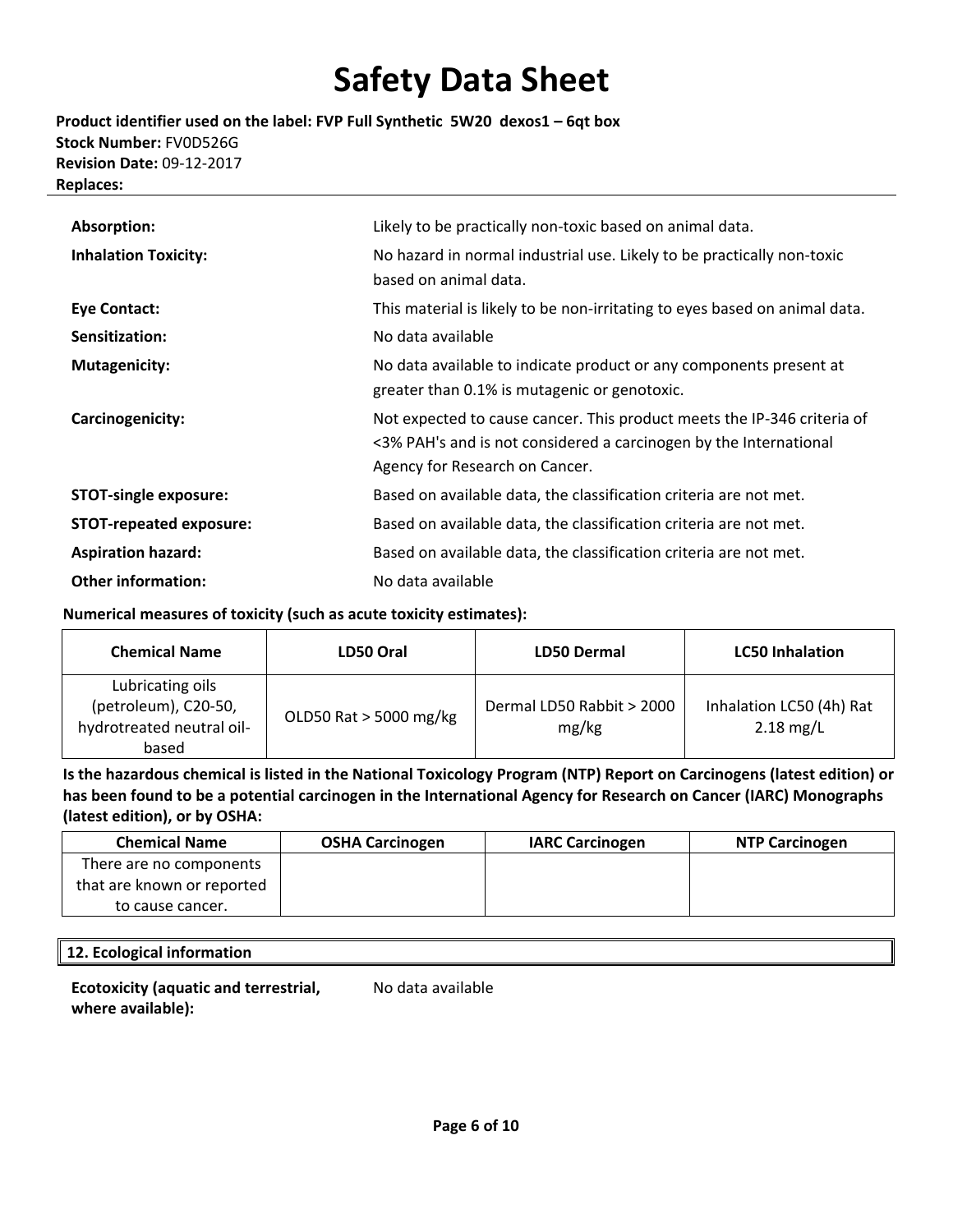**Product identifier used on the label: FVP Full Synthetic 5W20 dexos1 – 6qt box Stock Number:** FV0D526G **Revision Date:** 09‐12‐2017 **Replaces:**

#### **Ecological Toxicity Data:**

| <b>Chemical Name</b>                                                           | CAS#       | <b>Aquatic EC50</b><br><b>Crustacea</b>       | <b>Aquatic ERC50</b><br>Algae | <b>Aquatic LC50 Fish</b>                                                                                                                            |
|--------------------------------------------------------------------------------|------------|-----------------------------------------------|-------------------------------|-----------------------------------------------------------------------------------------------------------------------------------------------------|
| zinc alkyl dithiophosphate                                                     | 68649-42-3 | 48 HR EC50<br>DAPHNIA MAGNA<br>$1 - 1.5$ mg/L | No data available             | 96 HR LC50<br><b>PIMEPHALES</b><br>PROMELAS 10 - 35<br>MG/L [SEMI-<br>STATIC]<br>96 HR LC50<br><b>PIMEPHALES</b><br>PROMELAS 1 - 5<br>MG/L [STATIC] |
| Lubricating oils<br>(petroleum), C20-50,<br>hydrotreated neutral oil-<br>based | 72623-87-1 | $> 1000$ mg/L                                 | No data available             | Aquatic LC50 (96h)<br>$> 5000$ mg/L                                                                                                                 |
| Persistence and degradability:                                                 |            | Biodegrades slowly.                           |                               |                                                                                                                                                     |
| <b>Bioaccumulative potential:</b>                                              |            | Bioconcentration may occur.                   |                               |                                                                                                                                                     |

**Mobility in soil:** This material is expected to have essentially no mobility in soil. It absorbs

**Other adverse effects (such as hazardous to the ozone layer):**

No data available

strongly to most soil types.

### **13. Disposal considerations**

**Description of waste residues and information on their safe handling and methods of disposal, including the disposal of any contaminated packaging:** Spent or discarded material is non‐hazardous according to environmental regulations. **Contaminated packaging:** Recycle containers whenever possible.

#### **14. Transport information**

**Carriage of dangerous goods by road (DOT), rail or inland waterways:**

**DOT Basic Description:** Not classified as hazardous for transport (DOT, TDG, IMO/IMDG, IATA/ICAO).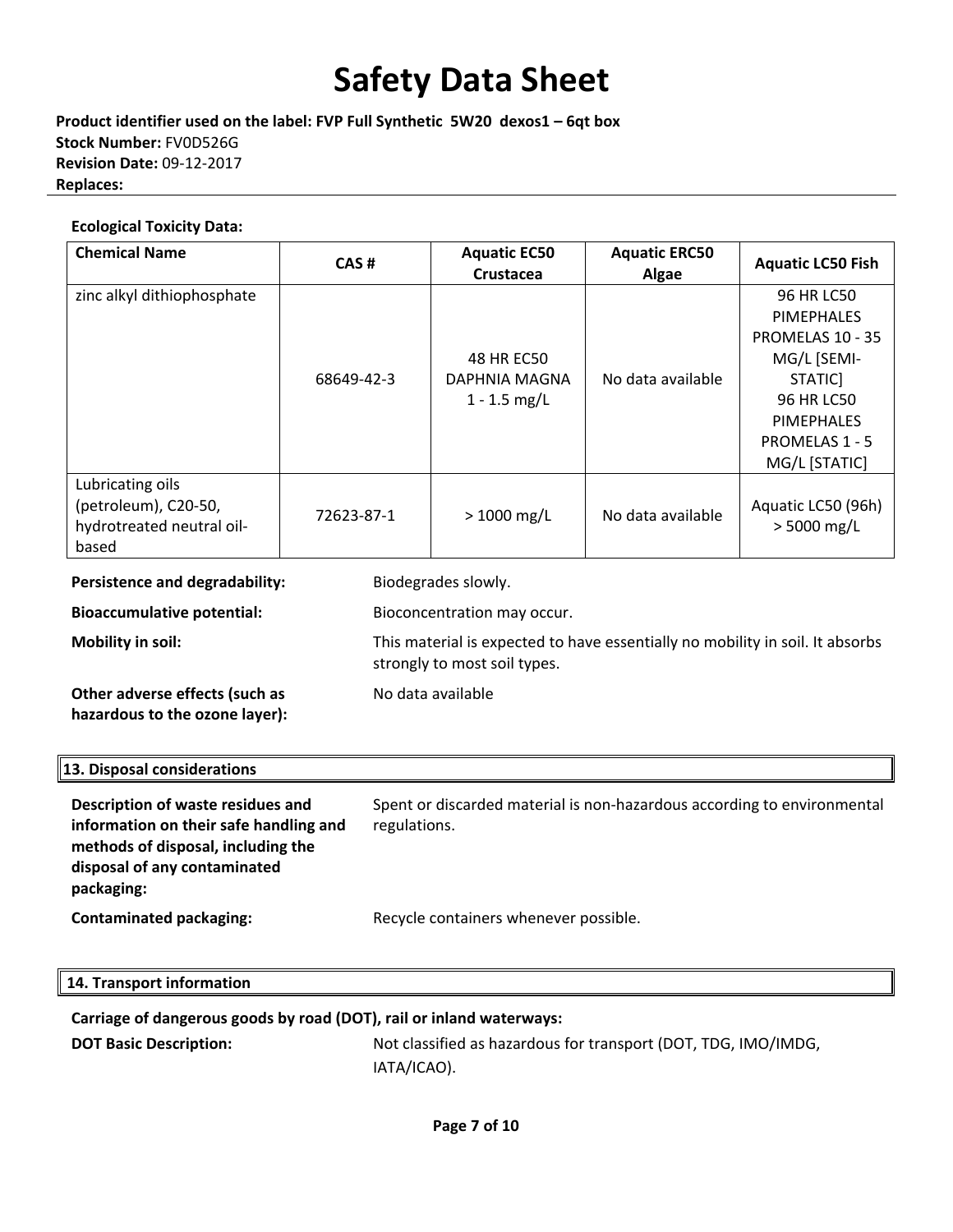**Product identifier used on the label: FVP Full Synthetic 5W20 dexos1 – 6qt box Stock Number:** FV0D526G **Revision Date:** 09‐12‐2017 **Replaces:**

| International carriage of dangerous goods by sea (IMDG/IMO):                                                        |                       |  |  |  |  |
|---------------------------------------------------------------------------------------------------------------------|-----------------------|--|--|--|--|
| UN number:                                                                                                          | Not regulated by IMDG |  |  |  |  |
| <b>UN Proper shipping name:</b>                                                                                     | Not applicable        |  |  |  |  |
| Transport hazard class(es):                                                                                         | Not applicable        |  |  |  |  |
| Packing group, if applicable:                                                                                       | Not applicable        |  |  |  |  |
|                                                                                                                     |                       |  |  |  |  |
| International carriage of dangerous goods by air (IATA):                                                            |                       |  |  |  |  |
| UN number:                                                                                                          | Not regulated by IATA |  |  |  |  |
| <b>UN Proper shipping name:</b>                                                                                     | Not applicable        |  |  |  |  |
| Transport hazard class(es):                                                                                         | Not applicable        |  |  |  |  |
| Packing group, if applicable:                                                                                       | Not applicable        |  |  |  |  |
|                                                                                                                     |                       |  |  |  |  |
| Environmental hazards (e.g., Marine<br>pollutant (Yes/No)):                                                         | None.                 |  |  |  |  |
| <b>Transport in bulk (according to Annex II</b><br>of MARPOL 73/78 and the IBC Code):                               | No data available     |  |  |  |  |
| Special precautions which a user needs<br>to be aware of or needs to comply with<br>in connection with transport or | No data available     |  |  |  |  |

#### **15. Regulatory information**

**their premises:**

#### **Safety, health and environmental regulations specific for the product in question:**

**conveyance either within or outside**

**TSCA Status: COLLEGA All components of this material are on the US TSCA Inventory or are** exempt.

#### **Regulated Components:**

| <b>Chemical Name</b>   | CAS#       | <b>CERCLA</b> | Sara EHS | <b>Sara 313</b> | U.S. HAP |
|------------------------|------------|---------------|----------|-----------------|----------|
| Lubricating oils       |            |               |          |                 |          |
| (petroleum), C20-50,   | 72623-87-1 | N             | N        | Ν               | N        |
| hydrotreated neutral   |            |               |          |                 |          |
| oil-based              |            |               |          |                 |          |
| Petroleum distillates, | 64742-65-0 | N             | Ν        | N               | N        |
| solvent dewaxed        |            |               |          |                 |          |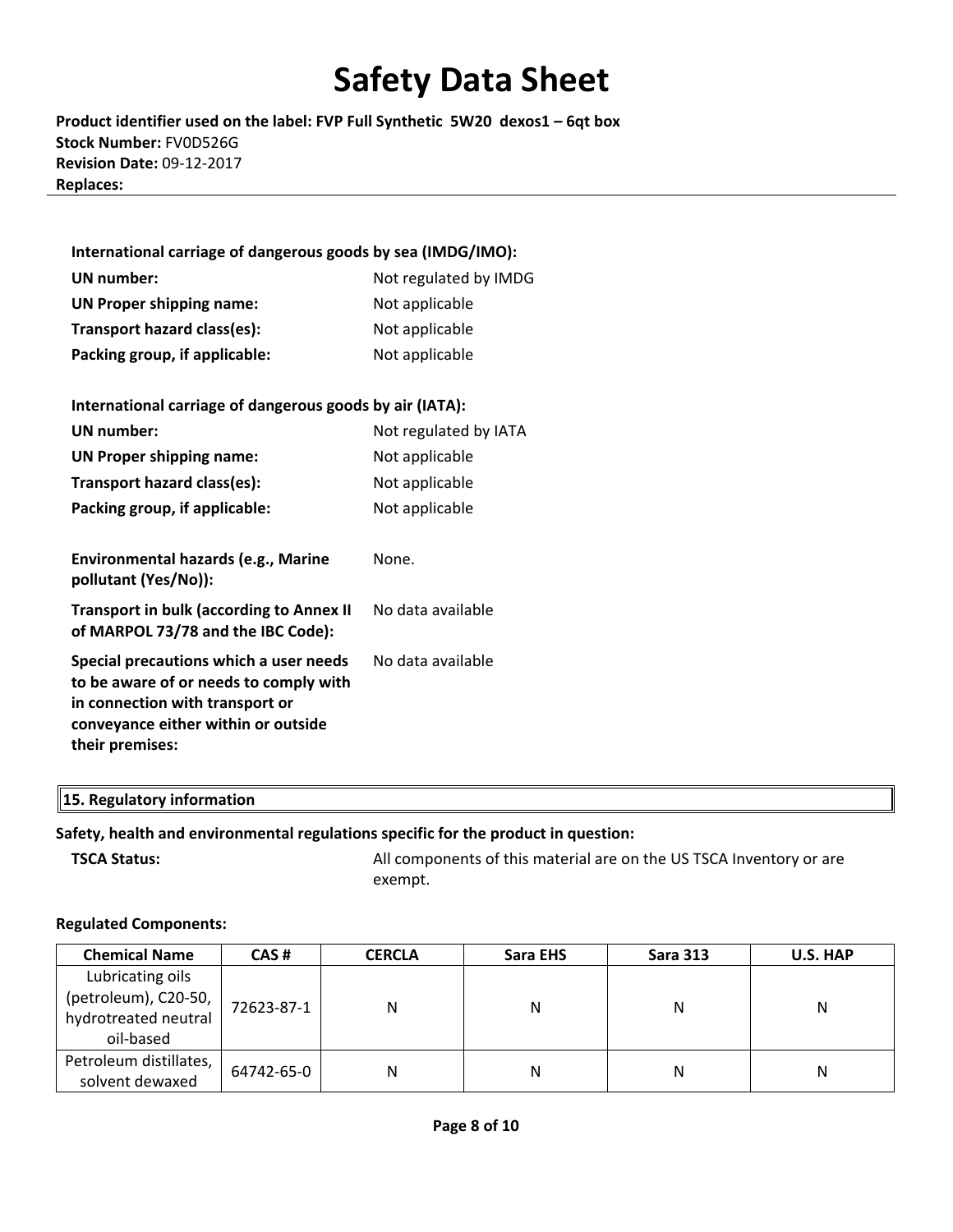**Product identifier used on the label: FVP Full Synthetic 5W20 dexos1 – 6qt box Stock Number:** FV0D526G **Revision Date:** 09‐12‐2017 **Replaces:**

| heavy paraffinic              |            |   |   |
|-------------------------------|------------|---|---|
| zinc alkyl<br>dithiophosphate | 68649-42-3 | N | N |

| <b>Chemical Name</b>                                                          | CAS#       | <b>California Prop</b><br>65 - Cancer | <b>California Prop</b><br>65 - Dev. Toxicity | <b>California Prop</b><br>65 - Reprod fem | <b>California Prop</b><br>65 - Reprod male |
|-------------------------------------------------------------------------------|------------|---------------------------------------|----------------------------------------------|-------------------------------------------|--------------------------------------------|
| Lubricating oils<br>(petroleum), C20-50,<br>hydrotreated neutral<br>oil-based | 72623-87-1 | N                                     | Ν                                            | N                                         | N                                          |
| Petroleum distillates,<br>solvent dewaxed<br>heavy paraffinic                 | 64742-65-0 | N                                     | Ν                                            | Ν                                         | N                                          |
| zinc alkyl<br>dithiophosphate                                                 | 68649-42-3 | N                                     | N                                            | N                                         | N                                          |

| <b>Chemical Name</b>                                                          | CAS#       | <b>Massachusetts</b><br><b>RTK List</b> | <b>New Jersey</b><br><b>RTK List</b> | Pennsylvania<br><b>RTK List</b> | Rhode<br><b>Island RTK</b><br>List | <b>Minnesota</b><br><b>Hazardous</b><br><b>Substance</b><br>List |
|-------------------------------------------------------------------------------|------------|-----------------------------------------|--------------------------------------|---------------------------------|------------------------------------|------------------------------------------------------------------|
| Lubricating oils<br>(petroleum), C20-50,<br>hydrotreated neutral<br>oil-based | 72623-87-1 | N                                       | N                                    | N                               | N                                  | N                                                                |
| Petroleum distillates,<br>solvent dewaxed<br>heavy paraffinic                 | 64742-65-0 | N                                       | N                                    | Ν                               | N                                  | N                                                                |
| zinc alkyl<br>dithiophosphate                                                 | 68649-42-3 | N                                       | N                                    | Ν                               | N                                  | N                                                                |

|  |  |  | 16. Other information, including date of preparation or last revision. |
|--|--|--|------------------------------------------------------------------------|
|  |  |  |                                                                        |

| <b>SDS Prepared by:</b>     | SGOCHENOUR         |
|-----------------------------|--------------------|
| <b>Revision Date:</b>       | 09-12-2017         |
| <b>Revision Number:</b>     | 7                  |
| <b>Reason for revision:</b> | <b>NEW VERSION</b> |
| <b>References:</b>          | No data available  |
| Other Info:                 | No data available  |

**Page 9 of 10**